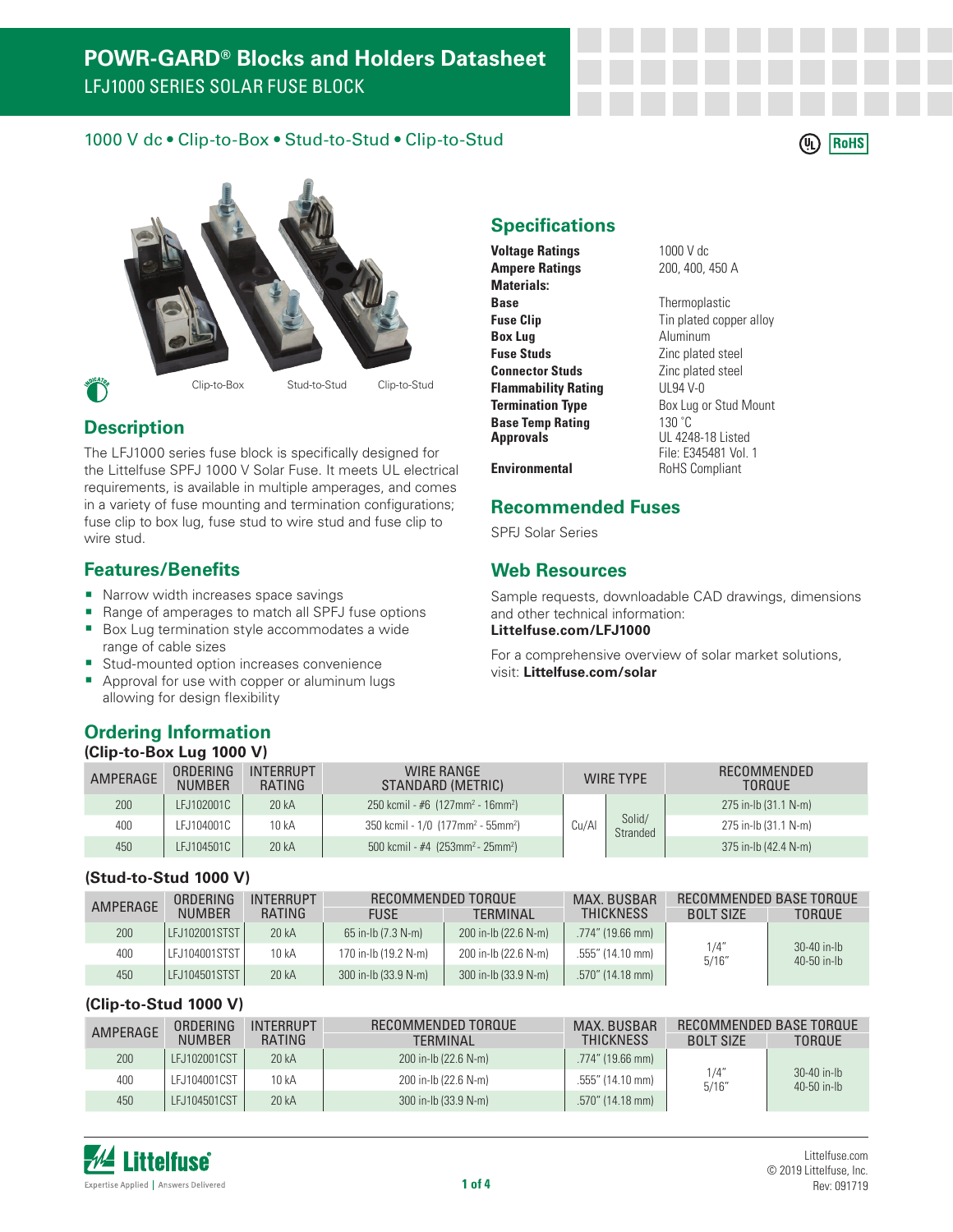# **POWR-GARD® Blocks and Holders Datasheet** LFJ1000 SERIES SOLAR FUSE BLOCK

### **Dimensions mm (inches)**





#### **Clip-to-Box 1000 V 400 A**







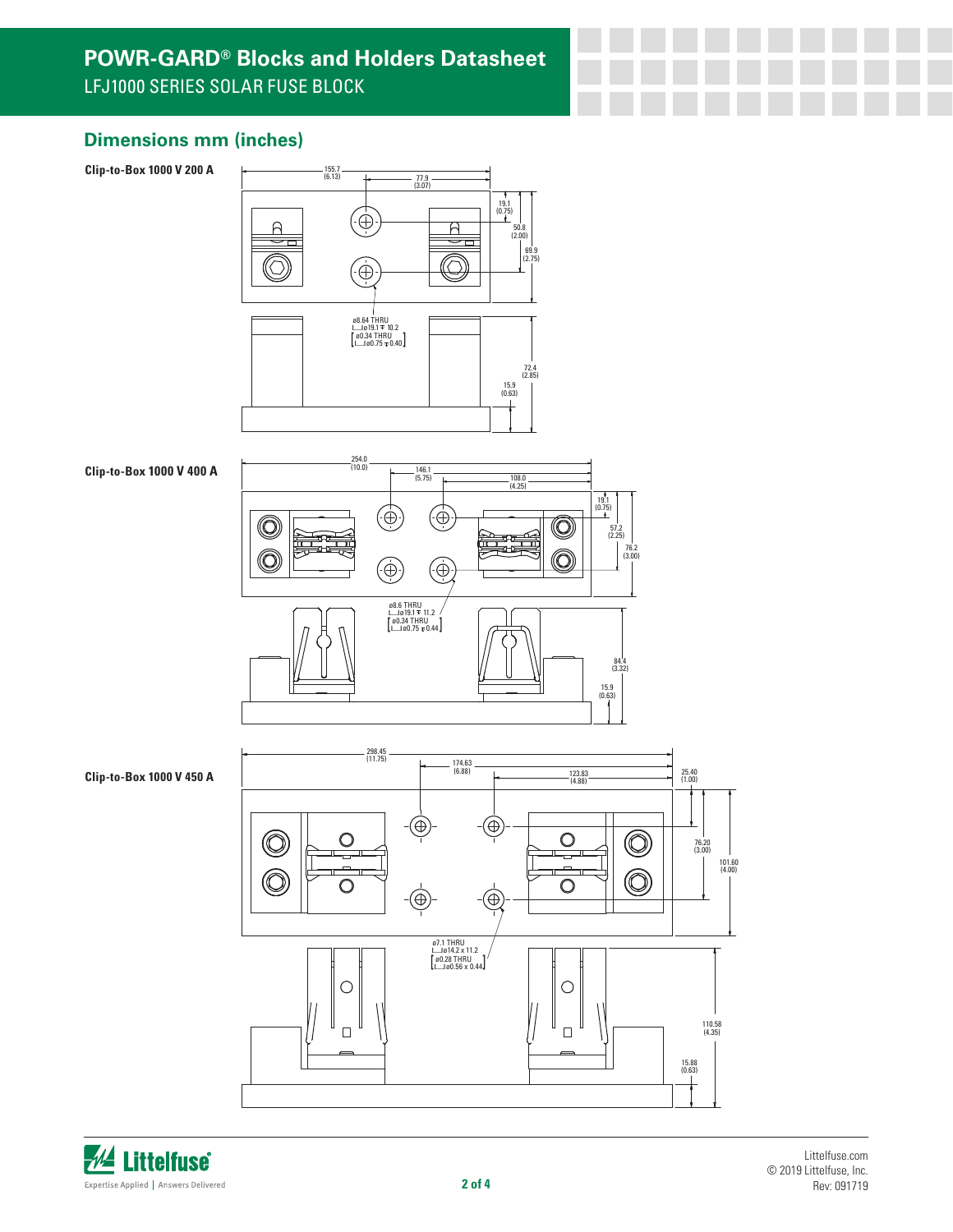# **Dimensions mm (inches)**





16.13 (.635)